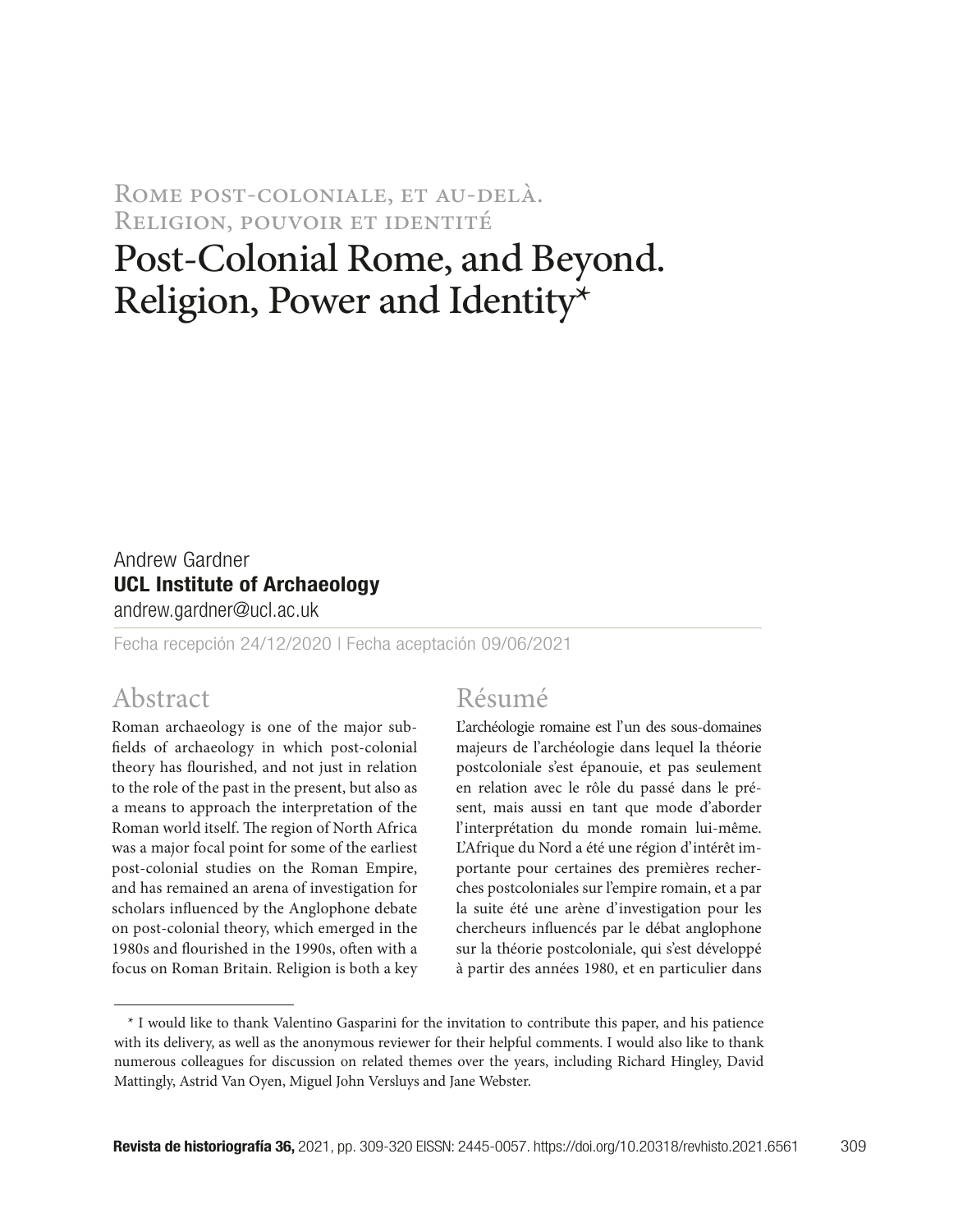source of evidence and an obviously important theme in understanding cultural change, interaction and power, and thus it has likewise been of interest to scholars from within and beyond the region. Here, I give an overview of the work of some of the influential Roman archaeologists working within the post-colonial tradition. I also consider the complex intersections of ancient and modern, and of Britain and North Africa, found in this body of work, and evaluate the impact this tradition of thought continues to have on Roman archaeology going forwards.

## Keywords

Agency, creolization, deconstruction, discrepancy, hybridity, post-colonial, subaltern

les années 1990, souvent avec un accent sur la Grande-Bretagne romaine. La religion est à la fois une source essentielle de matériel et un thème manifestement important pour comprendre le changement culturel, l'interaction et le pouvoir, et elle a donc également intéressé les chercheurs de l'intérieur et de l'extérieur de la région. Dans ce chapitre, je donne un aperçu du travail de certains des archéologues romains influents travaillant dans la tradition postcoloniale. Je considère également les intersections complexes de l'ancien et du moderne, de la Grande-Bretagne et de l'Afrique du Nord, trouvées dans ce travail, et j'évalue l'impact que cette tradition de pensée continue d'avoir sur l'archéologie romaine à l'avenir.

# Mots-clés

Agence, créolisation, déconstruction, discordance, hybridité, postcoloniale, subalterne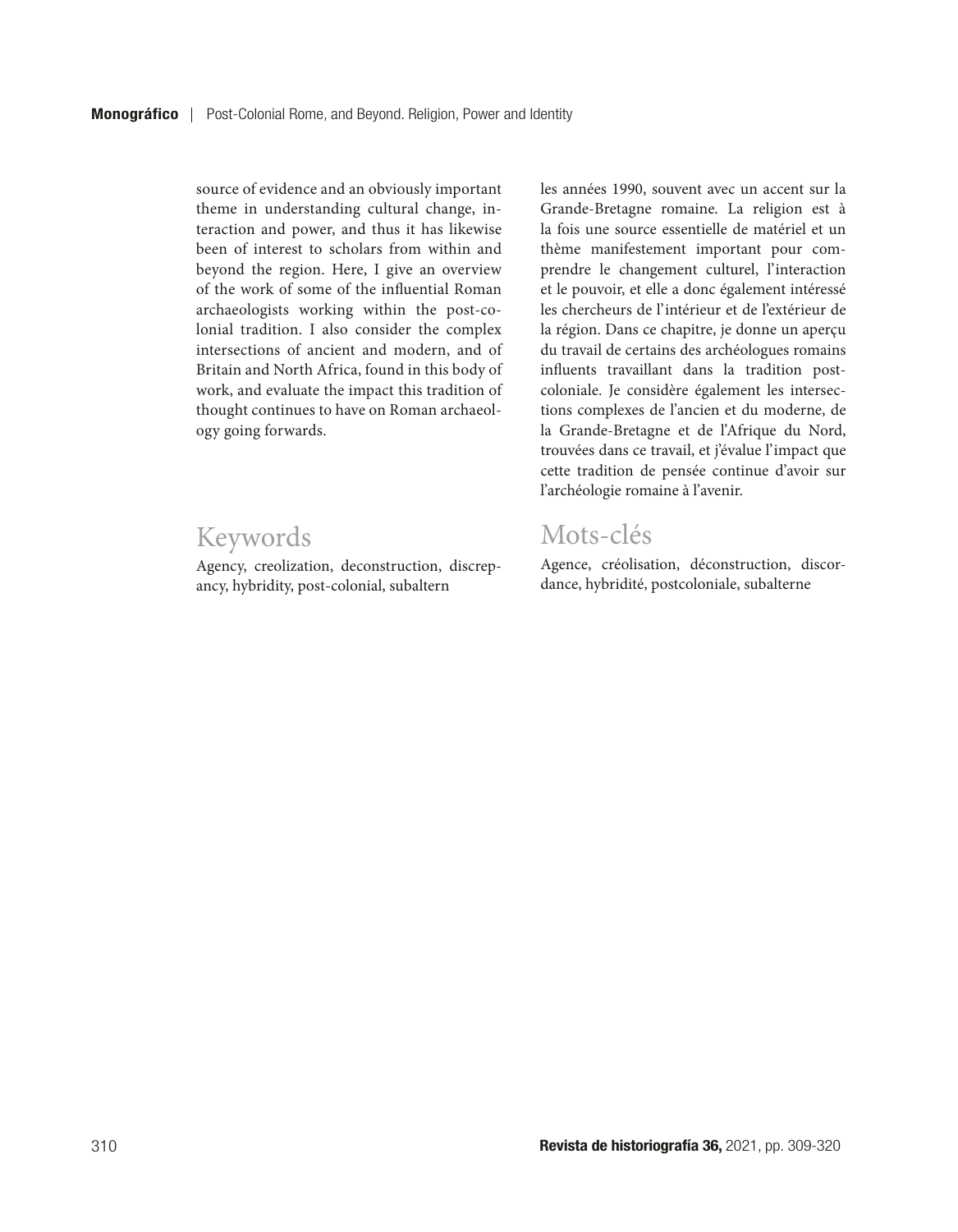### 1. Introduction. From "Romanization" to Post-Colonialism

The emergence of a post-colonial phase in Roman archaeology, particularly in North Africa, ought to be seen as an entirely predictable development. In a regional context, the work of Marcel Bénabou in the 1970s and 1980s was obviously pioneering in this approach<sup>1</sup>, but across the breadth of scholarship on the Roman world, other engagements with interdisciplinary post-colonial agendas came a little later, and have been quite uneven in their application to different parts of the empire. In particular, the Anglophone debates around "Romanization" from the beginning of the 1990s have drawn significantly on post-colonial writers, and have been applied particularly to the study of Roman Britain, but increasingly to several other regions, including that of interest in this volume. This in itself sets up an interesting dichotomy between post-colonial writing influenced by the local experience of dual layers of empire (Roman and European), and post-colonial writing which triangulates between an ancient context of subjugation and a modern one of domination (as in Britain). Even more complex permutations come into play when the latter scholarship is applied by Anglophone, European or American scholars writing about a region like North Africa, risking the imposition of a new form of academic colonialism<sup>2</sup>. The political aspects of post-colonial approaches will be highlighted throughout this essay, as they are inherent to the project, but before tracing the contours of Roman post-colonialism – and its successor paradigm of globalization – a brief word needs to be said on its origins and wider dissemination in archaeology.

Post-colonialism is a wide-ranging body of scholarship which resists definition into a single school of thought. With precursors in the writing of anti-racist writers like W.E.B. Du Bois in the USA<sup>3</sup>, landmarks in the development of post-colonial theory are marked by a series of mid-20<sup>th</sup> cent. figures, particularly Frantz Fanon (1925-1961), Homi K. Bhabha (1949-), Edward Said (1935-2003), and Gayatri Chakravorty Spivak (1942-). Crucially, these writers crafted critical accounts of the experience of European imperialism from the perspectives of

<sup>1.</sup> M. Bénabou, *La résistance africaine à la romanisation*, Paris, 1976.

<sup>2.</sup> J. Hawley, "Post-Colonial Theory", in A. Gardner, M. Lake and U. Sommer (eds.), *The Oxford Handbook of Archaeological Theory*, Oxford, 2015, DOI: 10.1093/oxfordhb/9780199567942.013.035.

<sup>3.</sup> W.E.B. Du Bois, *The Souls of Black Folk*, New York, 1903 (1982); K. Mostern, "Postcolonialism after W.E.B. Du Bois", *Rethinking Marxism*, 12.2, 2000, 61-80.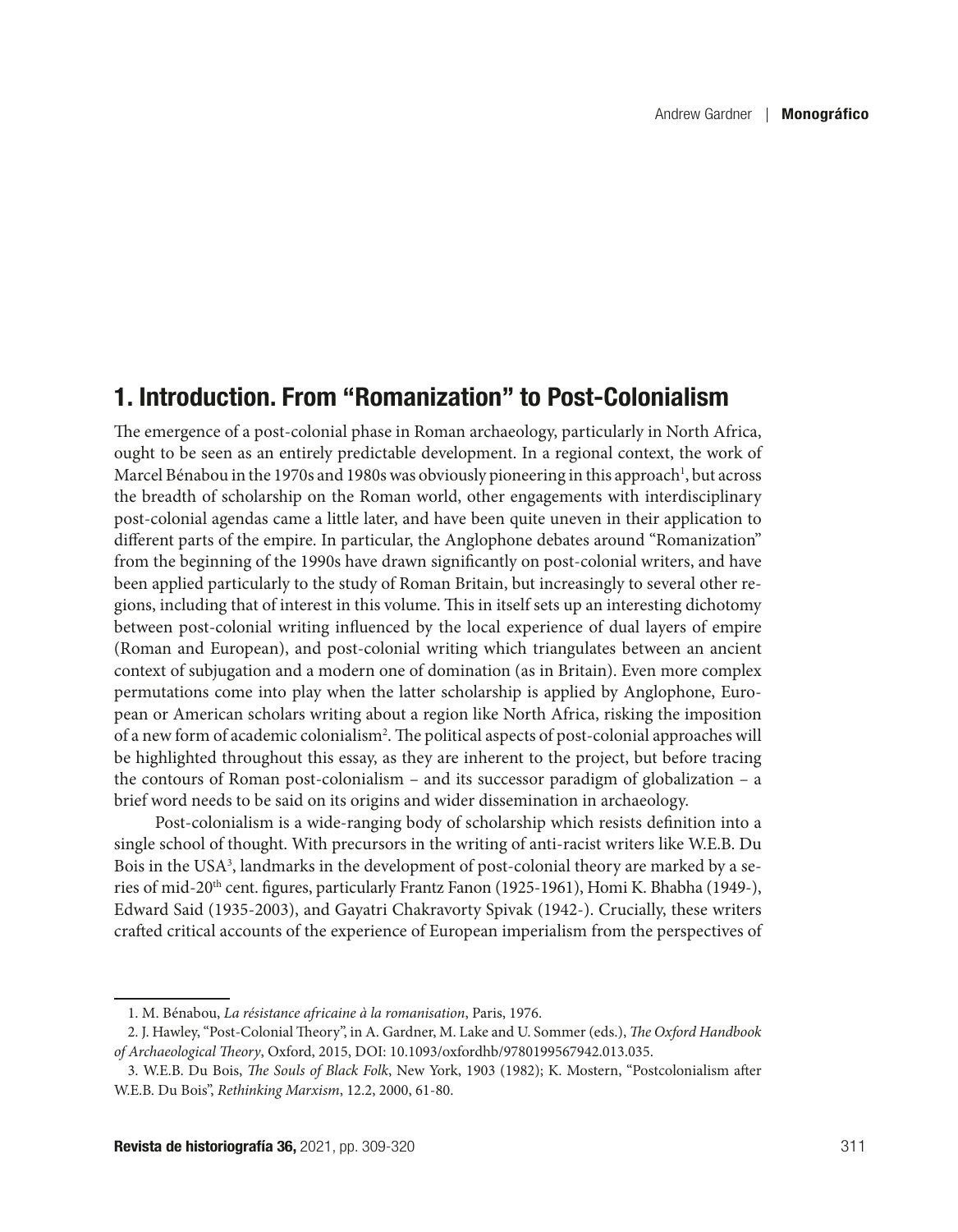the colonized, and of the centrality of colonial projects to the development of modern European cultures, using tools derived from Marxism, post-structuralism, and other branches of continental philosophy<sup>4</sup>. Subsequent work has pursued both different strands within this theoretical toolkit, and diverse regional dynamics around the world, across a range of disciplines, ranging from cultural studies and English literature, to archaeology. In our field, broadly construed, there have also been diverse applications of post-colonial perspectives. Roman archaeology is illustrative of one of these, and indeed is somewhat groundbreaking, in seeking to use post-colonial concepts to break down traditional identification with the Roman empire among scholars of that entity. Few other studies of ancient empires have done the same, perhaps because the lineage connecting Rome to modern empires is so strong. The other, arguably much more dominant strand, is the critique of archaeology as an adjunct to colonialism in many global contexts. This theme actually makes up the bulk of chapters in volumes like the *Handbook of Postcolonial Archaeology*<sup>5</sup> , within which there are very few references to work by Romanists. This curious situation exemplifies how Roman archaeology remains somewhat cut off from debates in mainstream archaeology, even when we have much that is distinctive to contribute<sup>6</sup>. What that contribution has been will be reviewed in the following sections, in which I highlight some of the key themes that have structured the intersecting post-colonial scholarship on Roman North Africa, Roman Britain, and beyond.

#### 2. De-Constructing Roman (and Imperial) Narratives

One of the major strands of post-colonial Roman archaeology extends the critique of imperial discourses contained, more or less explicitly, within modern European literatures to two distinct domains: scholarly (and popular) writing about the Roman empire, and written sources produced within the Roman empire. With respect to the first of these, there are distinct connections and parallels between  $19<sup>th</sup>$  and  $20<sup>th</sup>$  cent. accounts of the Roman occupation of Britain – and of other north-western provinces – and of parts of North Africa under the control of French, Italian or British colonial authorities. That these accounts also bear comparison to Roman-period texts which justified Roman imperialism is, in turn, no accident, since both were produced in similar contexts, and the modern study of the archaeology of the Roman empire was of course conducted by scholars well-schooled in those texts. One of the foremost chroniclers of these relationships, particularly in the context of British scholarship, is Richard Hingley, whose wide-ranging analyses of the links

<sup>4.</sup> J. Hawley, "Post-Colonial Theory…", *op. cit.*, n. 2; A. Loomba, *Colonialism/Postcolonialism*, London, 2015 (3rd ed.).

<sup>5.</sup> J. Lydon, J. and U.Z. Rizvi (eds.), *Handbook of Postcolonial Archaeology*, Walnut Creek, 2010; cf. also C. Gosden, *Archaeology and Colonialism*, Cambridge, 2004.

<sup>6.</sup> A. Gardner, "Debating Roman Imperialism. Critique, Construct, Repeat?", in M.J. Mandich, T.J. Derrick, S. González Sánchez, G. Savani and E. Zampieri (eds.), *TRAC 2015. Proceedings of the 25th Annual Theoretical Roman Archaeology Conference*, Oxford, 2016, 1-14.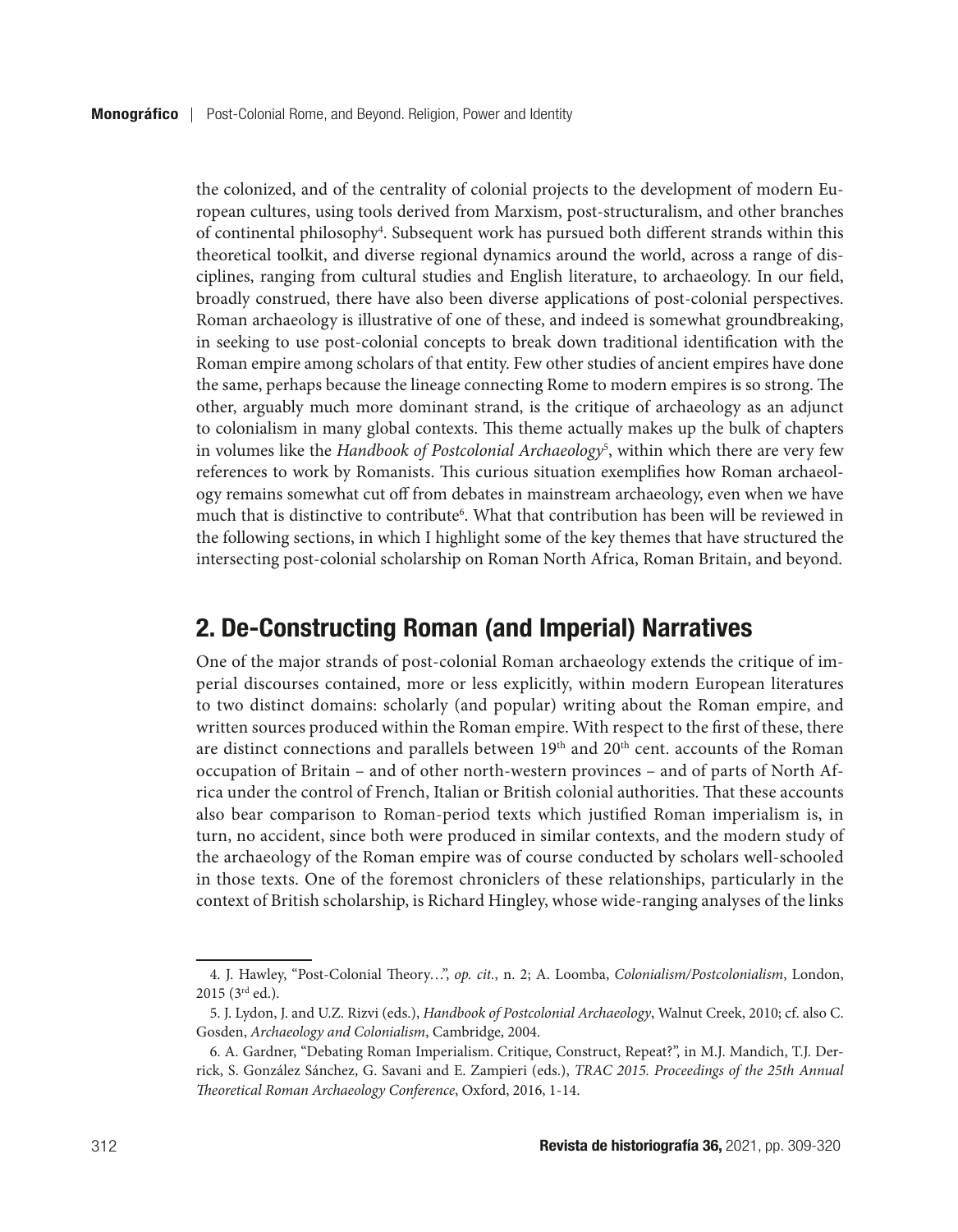between modern and ancient colonialism<sup>7</sup> has been accompanied by detailed studies of particular regions and monuments within the British isles<sup>8</sup>. As we will see below, most of the themes Hingley has highlighted are absolutely relevant to North Africa, as well<sup>9</sup>. Other important contributions include those by Philip Freeman, particularly in debate with Hingley over the career and legacy of Francis Haverfield, the chief architect of "Romanization" as a paradigm in Romano-British archaeology, and much further afield<sup>10</sup>. Through the work of these, and other, scholars, the period between 1990-2010 saw a widespread realisation of the impact of modern colonial agendas in Roman archaeology.

While, in this work, some of the key post-colonial thinkers are cited a little more sparingly than in relation to other topics, considered below, the influence of particularly Edward Said's detailed critiques of modern imperial cultural stereotypes $11$  is strong, and the method of colonial discourse analysis is central to these efforts<sup>12</sup>. Haverfield, who in turn was influenced by the pre-eminent 19<sup>th</sup> cent. German scholar Theodor Mommsen, has been a significant focus in these analyses, given the long shadow his *The Romanization of Roman Britain* (1912) cast over Roman provincial archaeology for three-quarters of a century13. As noted, there is debate between Freeman and Hingley over the degree to which Haverfield was fully aligned with the imperial ideology of Britain at the turn of the  $20<sup>th</sup>$  cent.<sup>14</sup>, but there is little doubt in the overall picture of a nascent Romano-British discipline that was both influenced by an identification between Britain and Rome, and which fueled that identification in the kinds of archaeology conducted. Indeed, the history of English, and later British identification with Roman "civilization" and imperial destiny goes back quite far, certainly to the origins of overseas empire in the  $16<sup>th</sup>$  cent., if not to the first English empire – the conquest of the British isles and Ireland – of the high Middle Ages<sup>15</sup>. While in Britain, this attitude

11. E. Said, *Orientalism*, London, 1978; E. Said, *Culture and Imperialism*, London, 1993.

12. J. Webster, "Roman Imperialism and the 'Post-Imperial Age'", in J. Webster and N.J. Cooper (eds.), *Roman Imperialism…*, *op. cit.*, n. 9, 1-17 (7).

13. F. Haverfield, *The Romanization of Roman Britain*, Oxford, 1912 (2nd ed.).

<sup>7.</sup> R. Hingley, *Roman Officers and English Gentlemen. The Imperial Origins of Roman Archaeology*, London, 2000; R. Hingley, *The Recovery of Roman Britain 1586-1906. A Colony so Fertile*, Oxford, 2008.

<sup>8.</sup> E.g. R. Hingley, *Hadrian's Wall. A Life*, Oxford, 2012.

<sup>9.</sup> D. Mattingly, "From One Colonialism to Another. Imperialism and the Maghreb", in J. Webster and N.J. Cooper (eds.), *Roman Imperialism. Post-colonial Perspectives*, Leicester Archaeology Monographs 3, Leicester, 1996, 49-69.

<sup>10.</sup> E.g. P.W.M. Freeman, "British Imperialism and the Roman Empire", in J. Webster and N.J. Cooper (eds.), *Roman Imperialism…*, *op. cit.*, n. 9, 19-34; P.W.M. Freeman, *The Best Training-Ground for Archaeologists: Francis Haverfield and the Invention of Romano-British Archaeology*, Oxford, 2007.

<sup>14.</sup> P.W.M. Freeman, "British Imperialism…", *op. cit*., n. 10; R. Hingley, "The 'Legacy' of Rome. The Rise, Decline, and Fall of the Theory of Romanization", in J. Webster and N.J. Cooper (eds.), *Roman Imperialism…*, *op. cit.*, n. 9, 35-48.

<sup>15.</sup> R.R. Davies, *The First English Empire. Power and Identities in the British Isles 1093-1343*, Oxford, 2000; R.B. Hitchner, "Globalization *avant la lettre*. Globalization and the History of the Roman Empire", *New Global Studies*, 2.2, 2008, 1-12.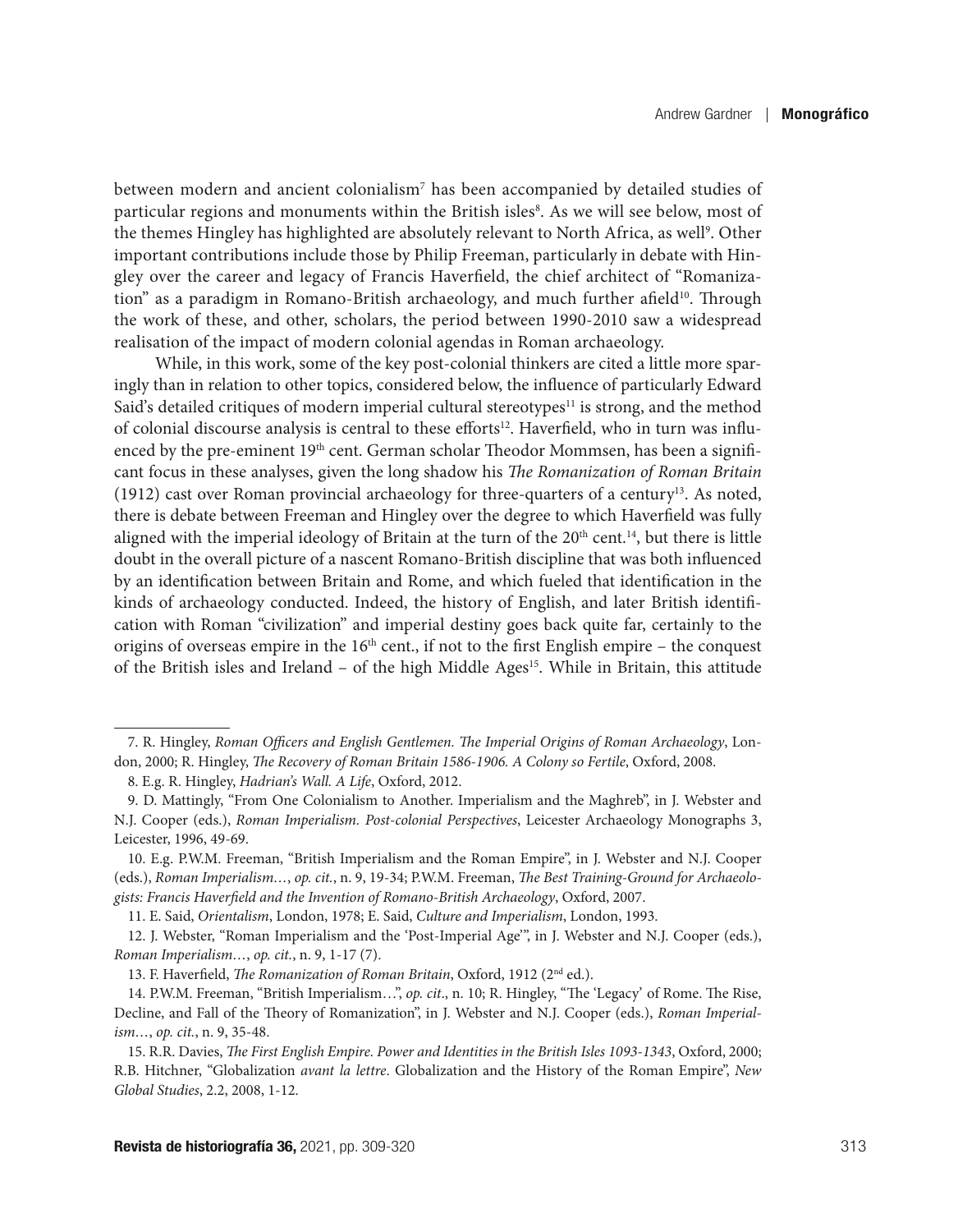required some mechanism by which supposedly superior Roman talents might be passed onto the early British, particularly once alternative, Anglo-Saxon, origin myths started to be problematic in the run-up to the First World War16 – hence the invention of "Romanization" – in North Africa, precisely the same imperial identification could be made by British, and French and Italian scholars, but without the same scruples. As Mattingly has documented<sup>17</sup>, drawing upon regional scholars such as Abdallah Laroui and Bénabou18, European colonial archaeologies in North Africa were underpinned by an identification between these powers and Rome. The only difference with Britain, or Gaul, was that there was little need to hold back on the darker implications of this narrative for indigenous communities, so that outright racist interpretations followed. As we will see below, such interpretations were not only morally wrong, and rooted in inappropriate comparisons, but were also deeply impoverished accounts of the archaeology – something which is true of Britain, too.

A further strand of colonial discourse analysis is, as a logical extension of the foregoing, the deeper interrogation of our Roman-period sources. Just as part of the identification between European scholars and the Roman empire was based on fairly uncritical schooling in the Classics, so moving on from that identification to a post-colonial position requires a different attitude to the texts which, for so long, were simply taken at face-value as histories of the Roman period. Of course, like Victorian or Edwardian scholarship, which I have over-simplified above, there was nuance in the way Roman writers dealt with empire<sup>19</sup>, but there is clearly much potential for post-colonial readings of texts like Tacitus' *Germania*, or the section of the *Agricola* (21) where he appears to describe a kind of deliberate "Romanization", but is also – or perhaps more – presenting something of a critique of Roman moral decay<sup>20</sup>. While this strand has been, understandably, somewhat more developed in Classics and Ancient History than in provincial archaeology<sup>21</sup>, it has become an important check on the dominance of limited numbers of historical writers over our narratives of Roman Britain<sup>22</sup> - and elsewhere. Writing about

<sup>16.</sup> R. Hingley, "The 'Legacy' of Rome…", *op. cit.*, n. 14, 37.

<sup>17.</sup> D. Mattingly, "From One Colonialism to Another…", *op. cit.*, n. 9.

<sup>18.</sup> A. Laroui, *L'histoire du Maghreb, un essai de synthèse*. Paris, 1970; M. Bénabou, *La résistance africaine…*, *op. cit.*, n. 1.

<sup>19.</sup> See *supra*, P.W.M. Freeman, "British Imperialism…", *op. cit*., n. 10; R. Hingley, "The 'Legacy' of Rome…", *op. cit.*, n. 14.

<sup>20.</sup> C. Forcey, "Beyond 'Romanization'. Technologies of Power in Roman Britain", in K. Meadows, C. Lemke and J. Heron (eds.), *TRAC 96. Proceedings of the 6<sup>th</sup> Annual Theoretical Roman Archaeology Conference*, Oxford, 1997, 15-21; cf. E. Dench, *Empire and Political Cultures in the Roman World*, Cambridge, 2018, 7-9.

<sup>21.</sup> See e.g. C. Ando, "Colonialism, Colonization: Roman Perspectives", in D.L. Selden and P. Vasunia (eds.) *The Oxford Handbook of the Literatures of the Roman Empire*, Oxford, 2016, DOI: 10.1093/oxfordhb/978019969944 5.013.4; L. Hardwick and C. Gillespie (eds.), *Classics in Post-Colonial Worlds*, Oxford, 2007.

<sup>22.</sup> E.g. R. Laurence, "Roman Narratives. The Writing of Archaeological Discourse – a View from Britain? (with comments and reply)", *Archaeological Dialogues*, 8.2, 2001, 90-122; M. Millett, *The Romanization of Britain. An Essay in Archaeological Interpretation*, Cambridge, 1990.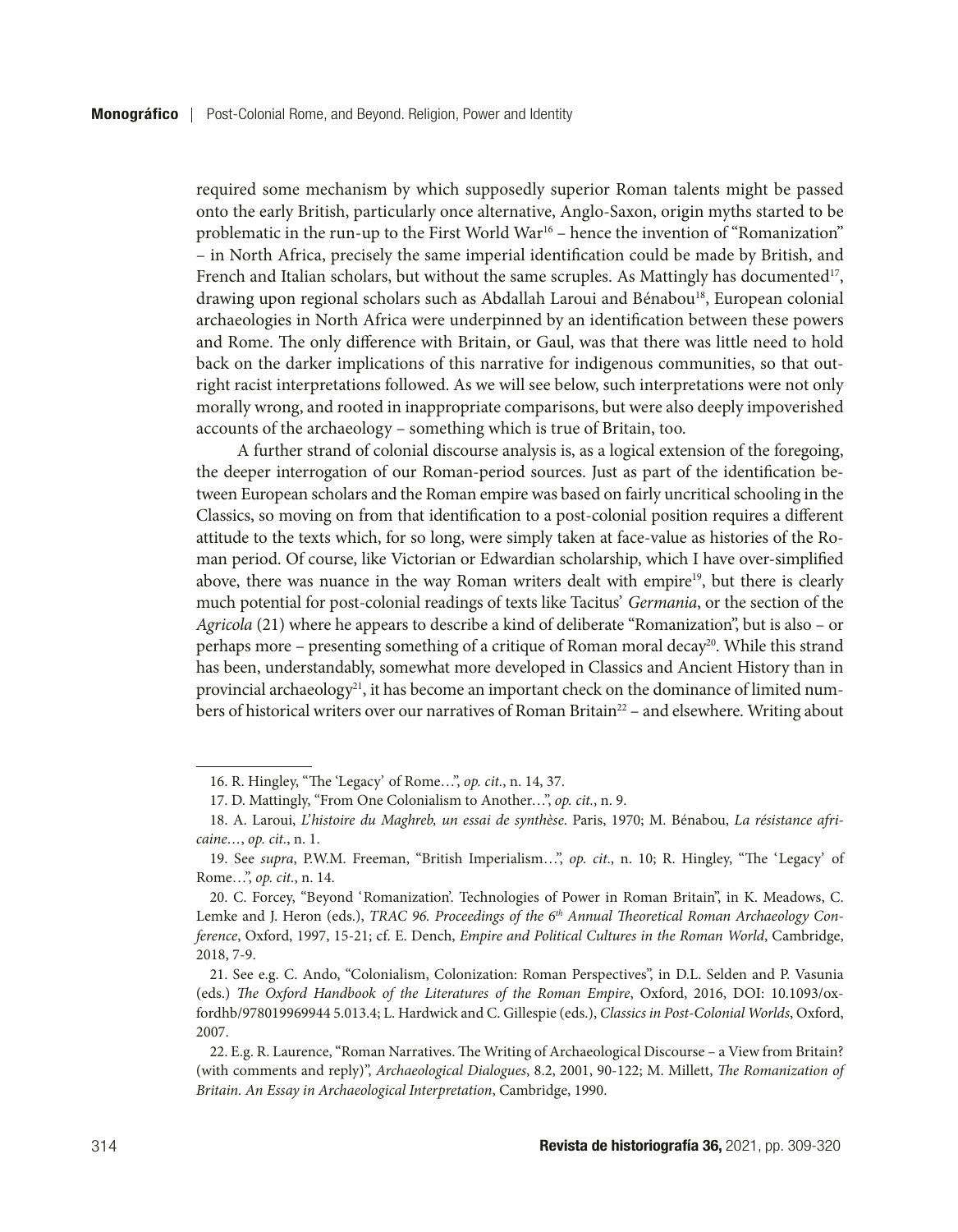the accounts Juvenal and Plutarch provide of aspects of Egyptian culture, including religion, for example, Richard Alston highlights the misunderstandings, the legitimization of control, and the beginnings of the Orientalism described by Said, as we might expect<sup>23</sup>. He also, though, recovers important evidence for the transformative effect of cultural encounters like this on the "Roman" core, and thus the potential for de-centering the empire and looking at it from the margins. This process is the subject of the next section.

### 3. De-Centering Rome

Alongside the historiographical critique of the development of "Romanization" theory in 19<sup>th</sup> and 20<sup>th</sup> cent. imperial contexts, a powerful line of attack on that paradigm has been the simple argument that "Roman" is an overly simple label for a very complex, and historically dynamic, set of identities. It is not surprising that this should result from the increasing awareness of the complexity of provincial archaeologies in the post-War period, with more and more data generating more and more variability in time and space, particularly as the rural settings in which most people lived started to receive belated attention<sup>24</sup>. The recognition that there was a problem with the category of "Roman" was a key part of the critical debate surrounding Millett's *The Romanization of Britain*25. A range of different approaches to deconstructing a unitary concept of "Roman" culture developed during the 1990s and beyond, from "bricolage" to "creolization"26, and while some of these pointed towards ways of understanding the dynamic creation of Roman identity in different periods<sup>27</sup>, others highlighted the significant divisions within Roman-period societies. A particularly important concept in the articulation of the latter has been "discrepant experience", deployed especially by David Mattingly<sup>28</sup>, drawing directly upon the work of Edward Said.

<sup>23.</sup> R. Alston, 1996. "Conquest by Text. Juvenal and Plutarch on Egypt", in J. Webster and N.J. Cooper (eds.), *Roman Imperialism…*, *op. cit.*, n. 9, 99-109.

<sup>24.</sup> R. Hingley, *Rural Settlement in Roman Britain*, London, 1989.

<sup>25.</sup> E.g. J.C. Barrett, "Romanization. A Critical Comment", in D.J. Mattingly (ed.), *Dialogues in Roman Imperialism*, Portsmouth (RI), 1997, 51-64; P.W.M. Freeman, "'Romanisation' and Roman Material Culture". *Journal of Roman Archaeology*, 6, 1993, 438-445. Cf. S. Jones, *The Archaeology of Ethnicity*, London, 1997.

<sup>26.</sup> N. Terrenato, "The Romanization of Italy. Global Acculturation or Cultural Bricolage?", in C. Forcey, J. Hawthorne and R. Witcher (eds.), *TRAC 97. Proceedings of the Seventh Annual Theoretical Roman Archaeology Conference*, Oxford, 1998, 20-27; J. Webster, "Creolizing the Roman Provinces", *American Journal of Archaeology*, 105, 2001, 209-225. See below for more on the latter.

<sup>27.</sup> E.g. E. Dench, *Romulus' Asylum. Roman Identities from the Age of Alexander to the Age of Hadrian*, Oxford, 2005; G. Woolf, "The Formation of Roman Provincial Cultures", in J. Metzler, M. Millett, N. Roymans and J. Slofstra (eds.), *Integration in the Early Roman West. The Role of Culture and Ideology*, Luxembourg, 1995, 9-18.

<sup>28.</sup> D. Mattingly, "Being Roman. Expressing Identity in a Provincial Setting", *Journal of Roman Archaeology*, 17, 2004, 5-25; D. Mattingly, *An Imperial Possession. Britain in the Roman Empire, 54 BC – AD 409*, London, 2006; D. Mattingly, *Imperialism, Power, and Identity. Experiencing the Roman Empire*, Princeton, 2011, esp. 203-245.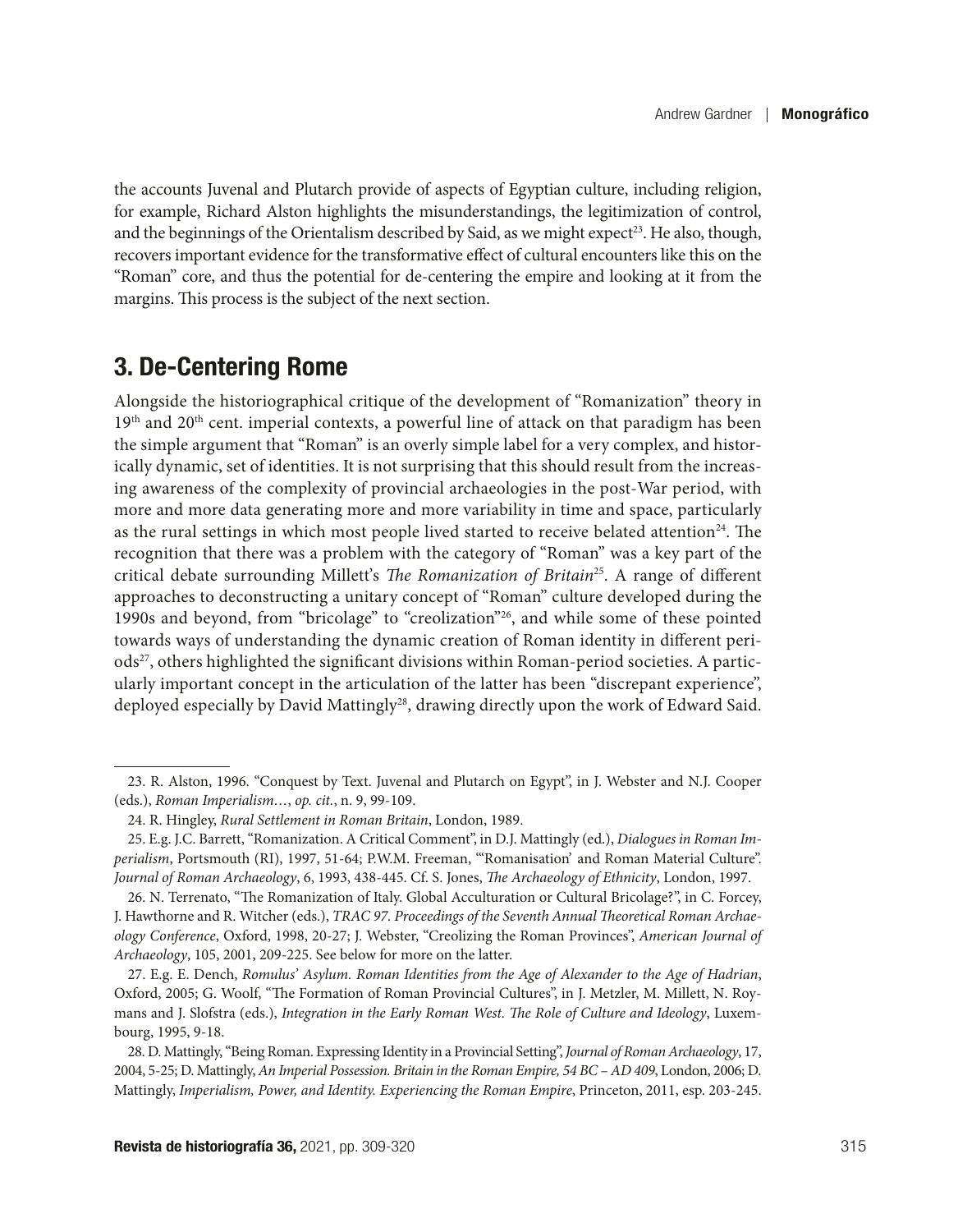As applied in both Britain and North Africa, this approach has sought to break open the Romano-centric perspective of traditional scholarship.

In responding to some criticism of his application of this perspective, Mattingly has rightly highlighted how the term "discrepancy" accommodates not only the multivocality, or plurality of identities, with which our evidence seems to correlate, but the crucial insight – absolutely in tune with post-colonial theory – that empires are not inherently harmonious enterprises<sup>29</sup>. As such, Mattingly not only seeks to break down the many axes of identification whose intersection will be relevant to consider in the archaeological study of local or regional patterns – from gender and age to religion, status and occupation – but also the structural mechanics of power in the Roman world, which have also been surprisingly neglected, or at least over-simplified, in traditional approaches<sup>30</sup>. In his detailed study of Roman Britain through this lens<sup>31</sup>, Mattingly breaks the population down into three broad communities  $$ military, urban and rural – and considers the variation between and within them. An example particularly relevant to this volume is the divergent trends in religious practice between the military and non-military communities, with further differences between the degree of hybridity accepted in urban and rural communities. The archaeological patterns underpinning this are striking, particularly the dramatically different distributions of inscribed altars, found primarily in the military zone of northern Britain, and of "Romano-Celtic" temples and curse tablets, found in the south<sup>32</sup>. In North Africa, there is even more potential for this kind of approach, with not only the diverse contours of Roman identities to consider, but also the varied influences of Punic, Hellenistic and a range of distinctive indigenous cultures making a seemingly much more complex mosaic than later Iron Age Britain.

Mattingly charts this in Tripolitania with epigraphy, and other evidence for religion too, highlighting not only strong continuities from the pre-Roman period into later times via the Saturn cult, for example, but also clear distinctions between rural communities and the urban elites or the military<sup>33</sup>. Just as in Britain, our ability to understand the lives of the majority rural population was, for a long time, limited by the focus within the traditional paradigm on military and elite settlements. As that focus has changed, whether through new research agendas or changes to development-led archaeology<sup>34</sup>, then so our interpretations have too, and this reflects the deeply entangled development of method, data and theory in

<sup>29.</sup> D. Mattingly, *Imperialism, Power, and Identity…*, *op. cit.*, n. 28, 213.

<sup>30.</sup> See now M. Fernández-Götz, D. Maschek and N. Roymans, "The Dark Side of the Empire. Roman Expansionism between Object Agency and Predatory Regime", *Antiquity*, 94.378, 2020, 1630-1639.

<sup>31.</sup> D. Mattingly, *An Imperial Possession…*, *op. cit.*, n. 28.

<sup>32.</sup> D. Mattingly, *Imperialism, Power, and Identity…*, *op. cit.*, n. 28, 223-232.

<sup>33.</sup> D. Mattingly, "From One Colonialism to Another…", *op. cit.*, n. 9; D. Mattingly, *Imperialism, Power, and Identity…*, *op. cit.*, n. 28, 236-245.

<sup>34.</sup> M. Fulford and N. Holbrook, "Assessing the Contribution of Commercial Archaeology to the Study of the Roman Period in England, 1990-2004", *The Antiquaries Journal*, 91, 2011, 323-345.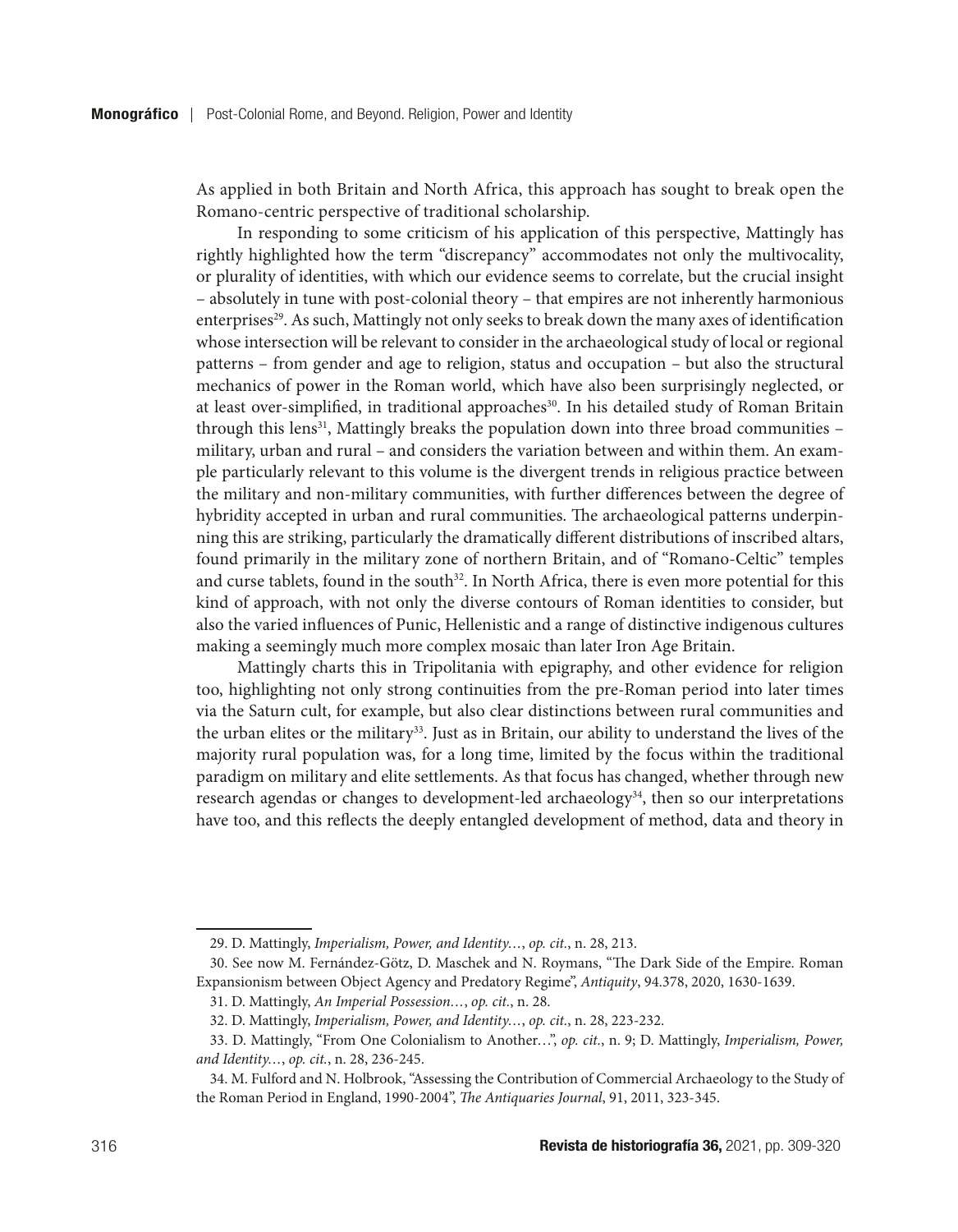our discipline35. Taking a different approach to Mattingly, and one less directly critical of the "Romanization" paradigm, but nonetheless seeking to correct the imbalances in traditional provincial archaeology in North Africa, is David Cherry<sup>36</sup>. In his detailed analysis of epigraphic evidence from Mauretania, Cherry makes an argument for limited interaction between communities in this part of the Roman world, outside of urban/elite contexts, and that this was reinforced, rather than transformed, by the activities of the military in the region. As one reviewer points out, while epigraphy is a good source to challenge traditional narratives based on limited literary sources, it is not ideally comprehensive across the social spectrum, and much more excavation of rural sites is needed $37$ . However, as it is only within the last few years that such results are really available anywhere in the empire<sup>38</sup>, truly de-centering Rome remains an ongoing project that will gather pace into the future.

#### 4. Recovering Indigenous Agency

In lieu of all of the evidence we might need to fully document discrepant experiences of empire, other approaches to indigenous agency within Roman colonial settings have sought to highlight themes like resistance, particularly within the religious sphere. Resistance was of course a central theme in the work of post-colonial North African scholars such as Laroui and Bénabou, with the latter especially highlighting the implicit cultural opposition to Rome in the continuity of religion from Punic and indigenous traditions<sup>39</sup>. Religion is also a key theme in some of the early Anglophone applications of post-colonial theory, such as Jane Webster's discussion of the power of epigraphic naming of deities in Roman Britain, particularly as part of the syncretic identification of local gods with those from the Classical "pantheon"40. Webster emphasises the asymmetries of colonial name-pairing in this context, but also highlights, in dedications to local deities made without a Classical equivalent, and often on behalf of lower-ranking members of society, the potential for an articulation of resistance. Such an approach is clearly applicable in many other provincial contexts. Webster is a key figure in the development of post-colonial approaches in Romano-British scholarship<sup>41</sup>, and

<sup>35.</sup> A. Gardner, "Debating Roman Imperialism…", *op. cit.*, n. 6; A. Gardner, "Thinking about Roman Imperialism. Postcolonialism, Globalization and Beyond?", *Britannia*, 44, 2013, 1-25.

<sup>36.</sup> D. Cherry, *Frontier and Society in Roman North Africa*, Oxford 1998.

<sup>37.</sup> S.T. Parker, "Review of D. Cherry, *Frontier and Society in Roman North Africa*", *The American Historical Review*, 106.3, 2001, 1032-1033. Cf. K. Olson, "Review of D. Cherry, *Frontier and Society in Roman North Africa*", *Canadian Journal of History*, 36.3, 2001, 531-532.

<sup>38.</sup> E.g. A. Smith, M. Allen, T. Brindle and M. Fulford, *New Visions of the Countryside of Roman Britain, I. The Rural Settlement of Roman Britain*, London, 2016.

<sup>39.</sup> D. Mattingly, "From One Colonialism to Another…", *op. cit.*, n. 9, 58-59.

<sup>40.</sup> J. Webster, "'*Interpretatio*'. Roman Word Power and the Celtic Gods", *Britannia*, 26, 1995, 153-161.

<sup>41.</sup> E.g. J. Webster, "Roman Imperialism and the 'Post-Imperial Age'", in J. Webster and N.J. Cooper (eds.), *Roman Imperialism…*, *op. cit.*, n. 9; J. Webster, "Creolizing the Roman Provinces", *American Journal of Archaeology*, 105, 2001, 209-225. See below for more on the latter.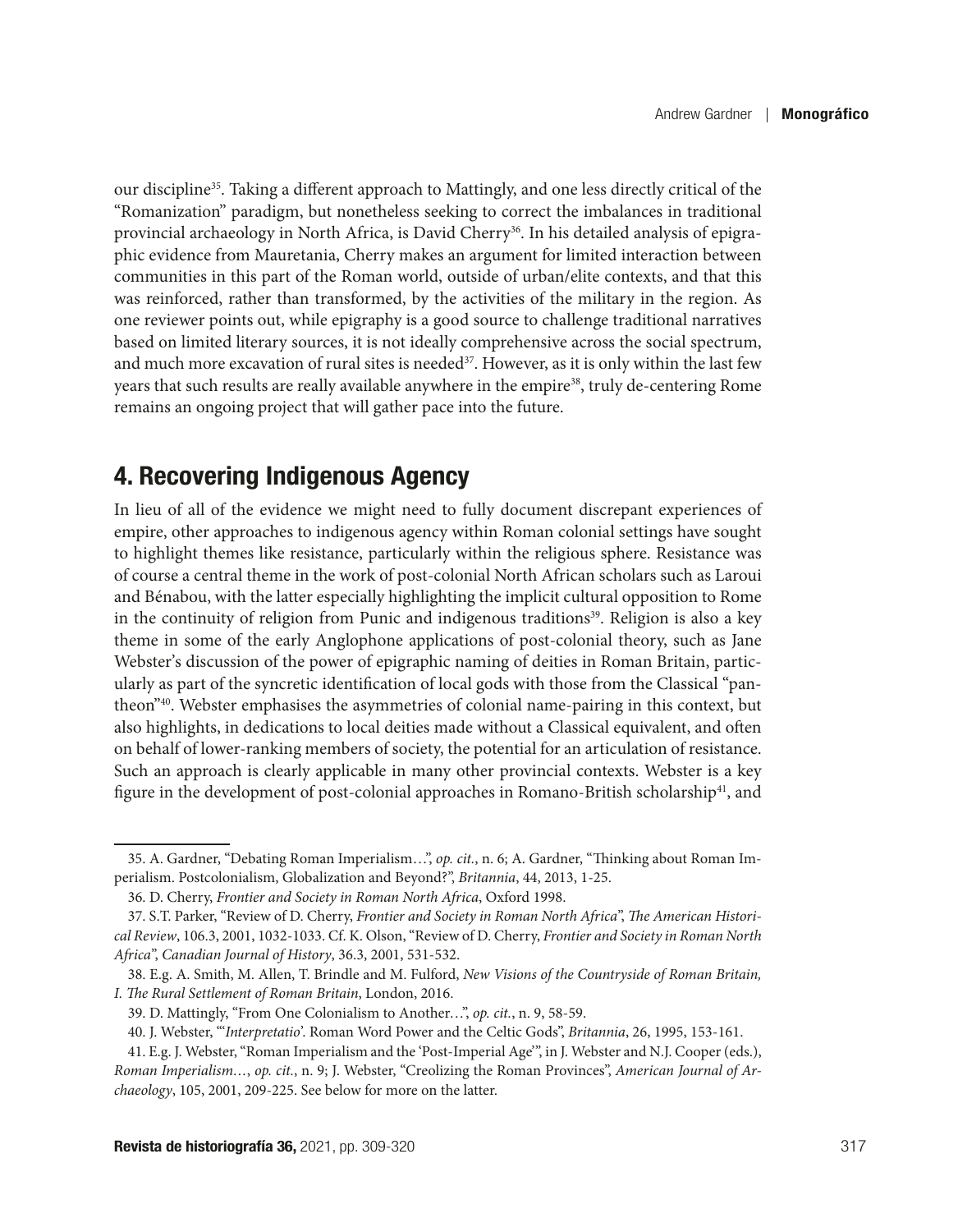later crafted a distinctive approach to cultural interaction in subordinate communities in the Roman empire via the phenomenon of "creolization" in the Caribbean and southern United States<sup>42</sup>. Like "discrepant experience", this approach was intended to find more nuance in processes of colonial culture change beyond the dichotomy of "Romanization" and resistance43, while still focusing attention on the majority of people in Roman provincial contexts who had relatively little power. Webster has continued this avenue in more recent work on the neglected archaeology of Roman slavery<sup>44</sup>, again a topic requiring much further attention.

Among a range of other, diverse post-colonial approaches across Roman archaeology, applied to contexts from Spain to Turkey<sup>45</sup>, and seeking similar insight into the lives of the colonized, Peter Van Dommelen's work is particularly significant in the regional context of North Africa. In several recent studies, showing the vitality of the post-colonial tradition as well as its connections to Marxism, via the theory of subalternity developed by Gramsci (an important influence on Spivak and others), Van Dommelen seeks evidence for the lives of the rural poor in the archaeology of the Punic cultural zone, focusing on the pre-Roman period but with obvious relevance to the latter. With Maria López-Bertran<sup>46</sup>, he explores rural cults in the Punic world and, specifically, the varied worship of the Demeter cult, appropriated from Greek into Punic religion in the  $4<sup>th</sup>$  cent. BCE. Given her domain of agricultural fertility, certain seasonal festivals and sets of votive objects, including figurines and lamps, are common cult features, and connect the western Mediterranean and North Africa to the eastern Greek world. However, as Van Dommelen and López-Bertran argue, variations in the composition of assemblages, and locations of shrines, across the Punic west show that rather than telling a story of either simplistic Greek influence, or Carthaginian imposition, the evidence shows local reworking and manipulation by subaltern, non-elite populations $47$ . This exemplifies the detailed, contextual study necessary to move post-colonial studies from critique, to rebuilding new narratives<sup>48</sup>, and shows the continual relevance of such approaches, even as other paradigms have come to influence Roman archaeology in the last decade or so.

<sup>42.</sup> J. Webster, "Creolizing the Roman Provinces", *op. cit*., n. 26.

<sup>43.</sup> J. Webster, "Creolizing the Roman Provinces", *op. cit*., n. 26, 216-217.

<sup>44.</sup> J. Webster, "Less beloved. Roman Archaeology, Slavery and the Failure to Compare", *Archaeological Dialogues*, 15.2, 2008, 103-123.

<sup>45.</sup> E.g. M. Given, *The Archaeology of the Colonized*, London, 2004; A. Jiménez Díez, Imagines hibridae*: una aproximación postcolonialista al estudio de las necrópolis de la Bética*, Madrid, 2008; M. Dietler, *Archaeologies of Colonialism. Consumption, Entanglement and Violence in Ancient Mediterranean France*, Berkeley, 2010.

<sup>46.</sup> P. Van Dommelen and M. López-Bertran, "Hellenism as Subaltern Practice. Rural Cults in the Punic World", in J.R.W. Prag and J.C. Quinn (eds.), *The Hellenistic West. Rethinking the Ancient Mediterranean*, Cambridge, 2013, 273-299.

<sup>47.</sup> P. Van Dommelen and M. López-Bertran, "Hellenism as Subaltern Practice…", *op. cit*., n. 46. Cf. P. Van Dommelen, "Rural Works and Days. A Subaltern Perspective", *World Archaeology*, 51.2, 2019, 183-190.

<sup>48.</sup> P. Van Dommelen, "Postcolonial Archaeologies between Discourse and Practice", *World Archaeology*, 43.1, 2011, 1-6; P. Van Dommelen, "Fetishizing the Romans", *Archaeological Dialogues*, 21.1, 2014, 41-45.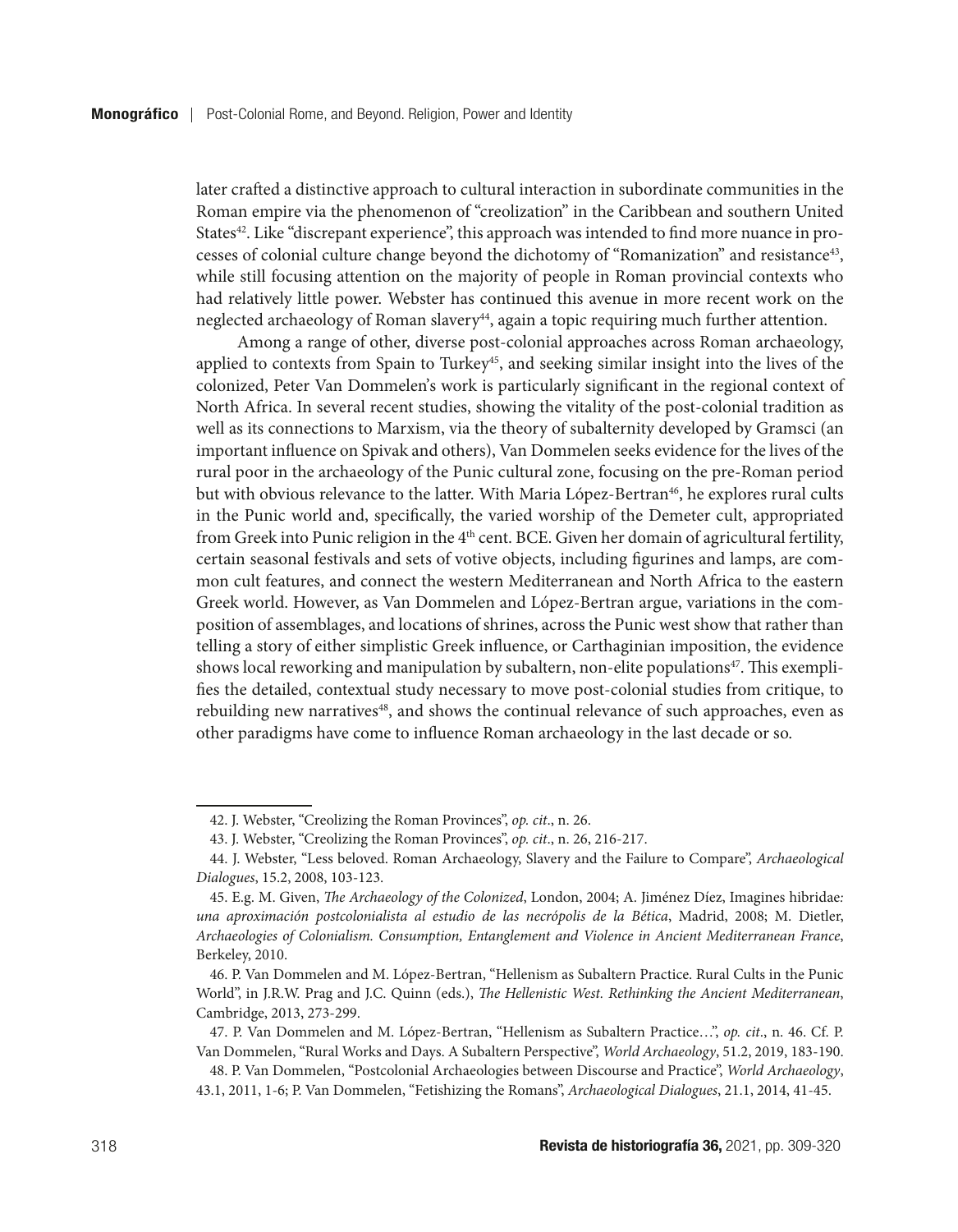## 5. Conclusion. From Post-Colonialism to Globalization and Beyond

This brief and necessarily selective overview of the post-colonial phase in Roman archaeology is by no means a finished story; the research tradition is of such significance in the context of the Roman world, and particularly in North Africa, that there is much work still to do. However, after appearing to be at the cutting edge of debate in the 1990s, in particular, both conferences and publications have moved on to another aspect of our contemporary world as a model for the Roman empire: globalization. Literature making use of this comparative perspective has been around since the turn of the millennium, and whereas post-colonial approaches tend to focus on the political hierarchies and inequalities of empire, and seek evidence of indigenous agency as a corrective to dominant discourses, globalization approaches highlight more economic aspects, particularly emphasizing the heightened connectivity of the Roman world, and changes to patterns of production, consumption and so on<sup>49</sup>. While there are some similar concerns, such as the formation of local, hybrid identities in dialogue with larger-scale trends<sup>50</sup>, the critique of empire which is embedded in post-colonial approaches is lacking. To some, this may be an attractive aspect, as perspectives such as Mattingly's have attracted charges of presenting an overly negative view of the Roman world $51$ . However, since this was simply an attempt to rebalance earlier, positive views – and there is plenty of evidence of colonial violence – that seems misplaced $52$ . Furthermore, globalization and post-colonialism can be seen as two sides of the same coin, characterizing the modern world from more dominant or more subordinate perspectives, and as such they are both intrinsically linked<sup>53</sup>, and both necessary – though perhaps not sufficient – to try to capture the diversity of experiences in the Roman world<sup>54</sup>. Certainly, post-colonial perspectives are absolutely still valid approaches to be pursuing in future work.

<sup>49.</sup> See e.g. R.B. Hitchner, "Globalization *avant la lettre*…", *op. cit.*, n. 15; M. Pitts and M.J. Versluys (eds.), *Globalisation and the Roman World. World History, Connectivity and Material Culture*, Cambridge, 2014; M.J. Versluys, "Understanding Objects in Motion. An *Archaeological* Dialogue on Romanization", *Archaeological Dialogues*, 21.1, 2014, 1-20.

<sup>50.</sup> E.g. M. Pitts, "Globalizing the Local in Roman Britain. An Anthropological Approach to Social Change", *Journal of Anthropological Archaeology*, 27, 2008, 493-506.

<sup>51.</sup> E.g. A. Selkirk, "Review of D. Mattingly, *An Imperial Possession. Britain in the Roman Empire*", *Current Archaeology*, 205, 2006, 30.

<sup>52.</sup> D. Mattingly, "War and Peace in Roman North Africa. Observations and Models of State-Tribe Interaction", in R.B. Ferguson and N.L. Whitehead (eds.), *War in the Tribal Zone. Expanding States and Indigenous Warfare*, Santa Fe and Oxford, 2000 (2nd ed.), 31-60; D. Mattingly, *Imperialism, Power, and Identity…*, *op. cit.*, n. 28. Cf. M. Fernández-Götz, D. Maschek and N. Roymans, "The Dark Side of the Empire…", *op. cit*., n. 30;

<sup>53.</sup> S. Krishna, *Globalization and Postcolonialism. Hegemony and Resistance in the Twenty-First Century*. Lanham, 2009. Cf. R. Hingley, *Globalizing Roman Culture. Unity, Diversity and Empire*, London, 2005.

<sup>54.</sup> Cf. A. Gardner, "Thinking about Roman Imperialism…", *op. cit*., n. 35; A. Van Oyen, "Deconstructing and Reassembling the Romanization Debate Through the Lens of Postcolonial Theory. From Global to Lo-